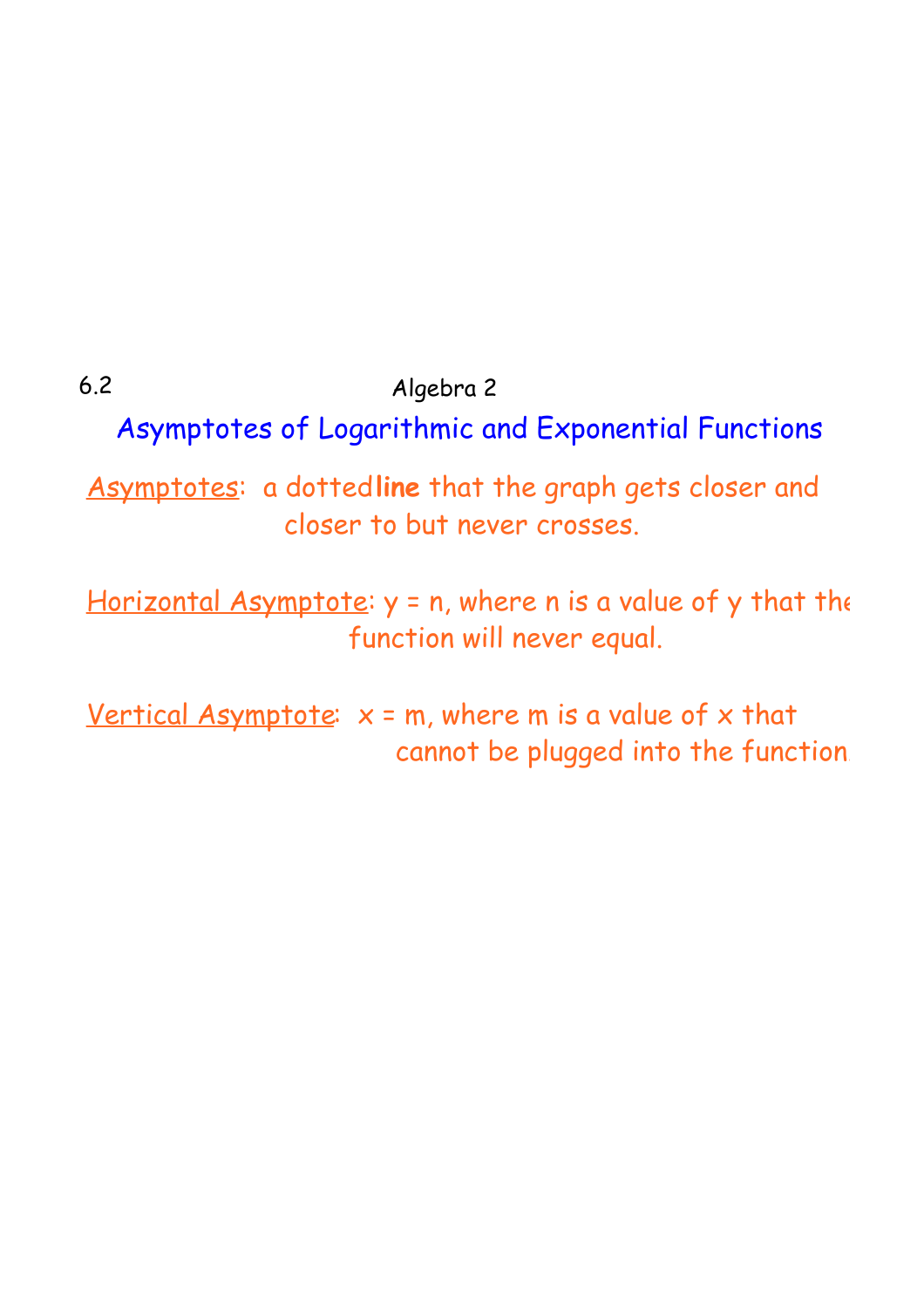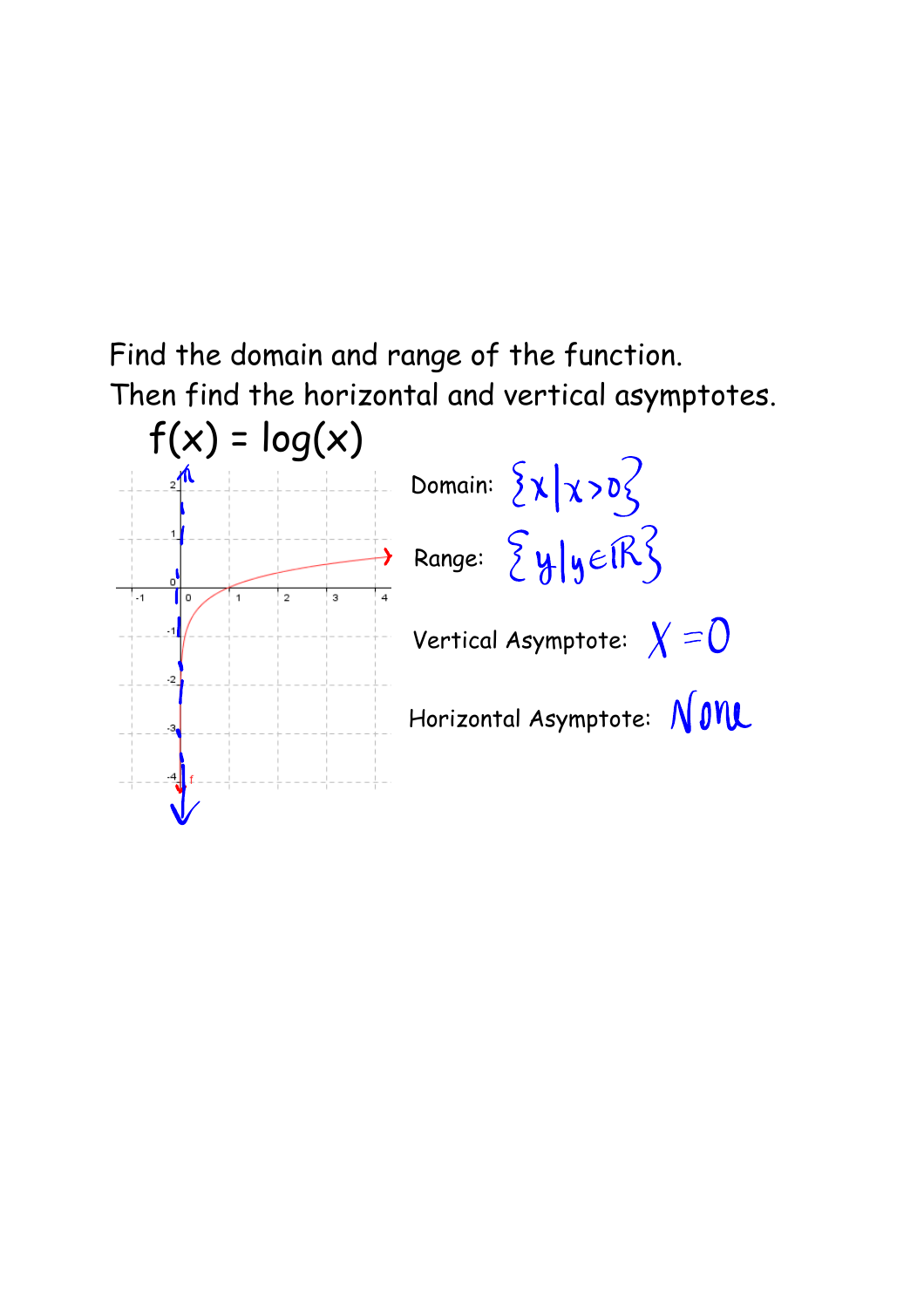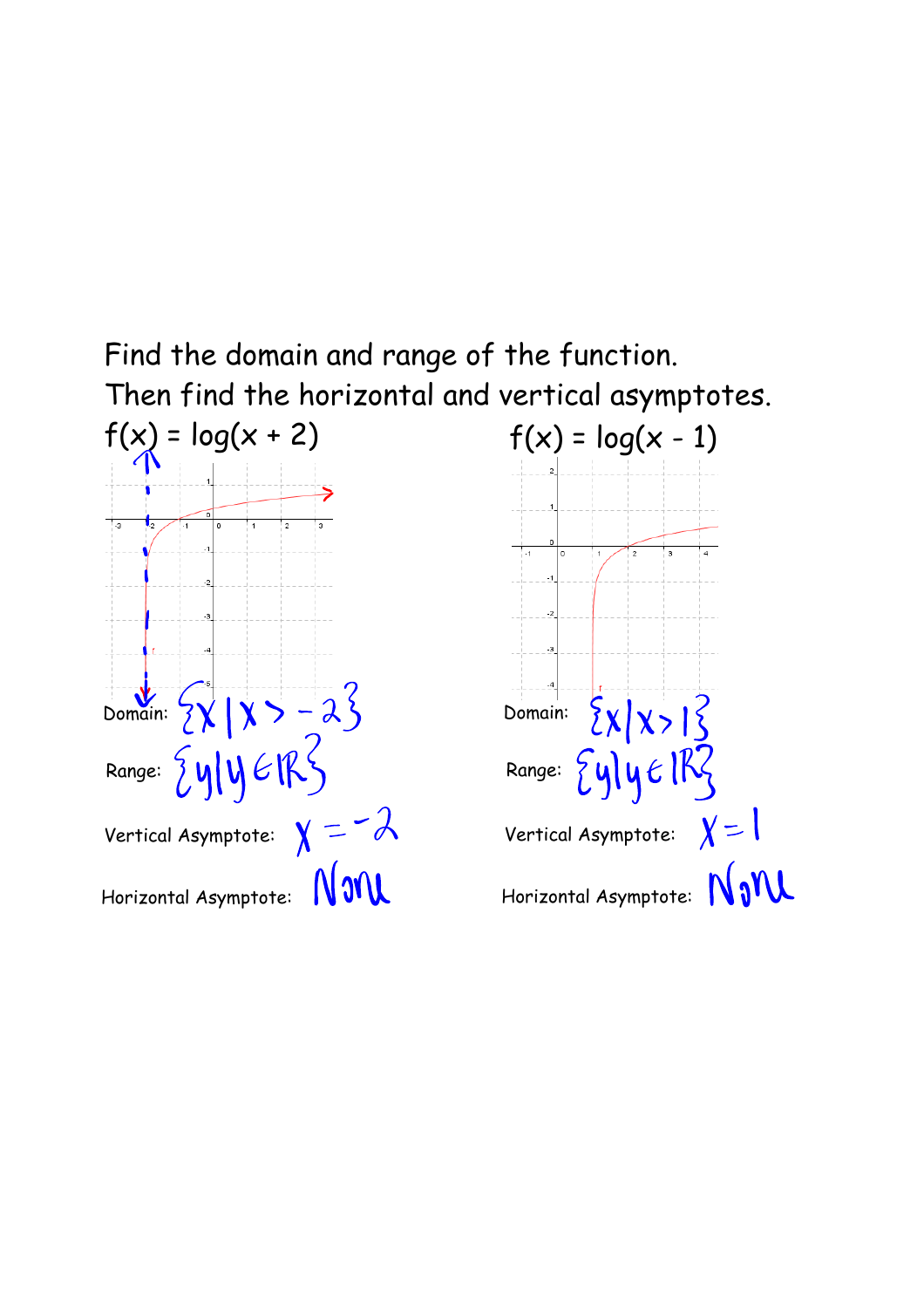What do you notice about the domain and range when adding or subtracting a number from the inside of the function?

Opposite

What do you notice about the asymptotes when adding or

subtracting a number from the inside of the function?<br>Opposite or  $\frac{1}{2}$  or  $\frac{1}{2}$  or  $\frac{1}{2}$ 

How can you find the vertical asymptote from the function?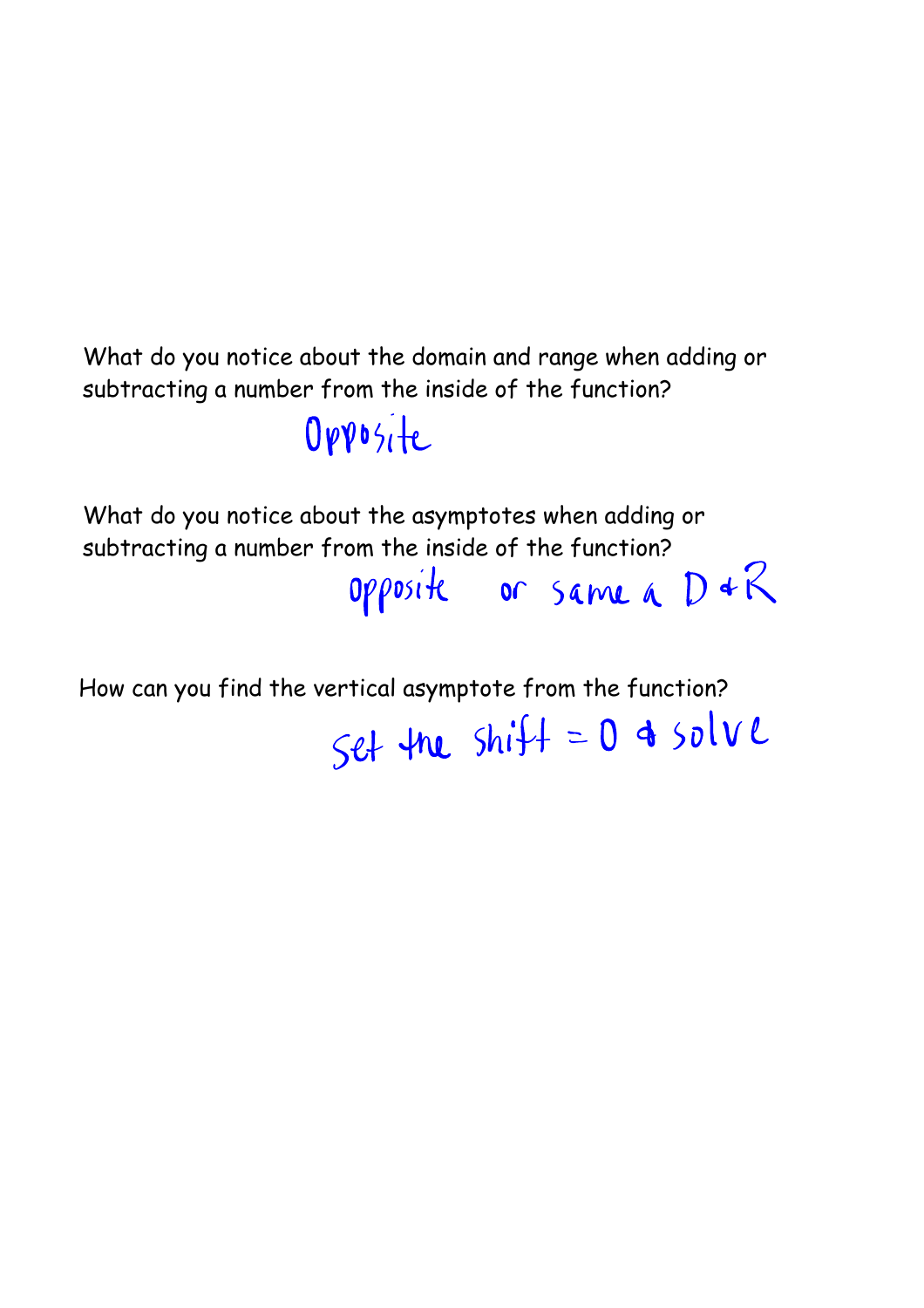Find the asymptotes of the given functions.

- 1.  $f(x) = log(x)$  2.  $f(x) = log(x 3)$  $X = 0$  $X=3$
- 3.  $f(x) = log(x + 5)$  4.  $f(x) = log(x) 1$

 $X = -5$ 

 $X = 0$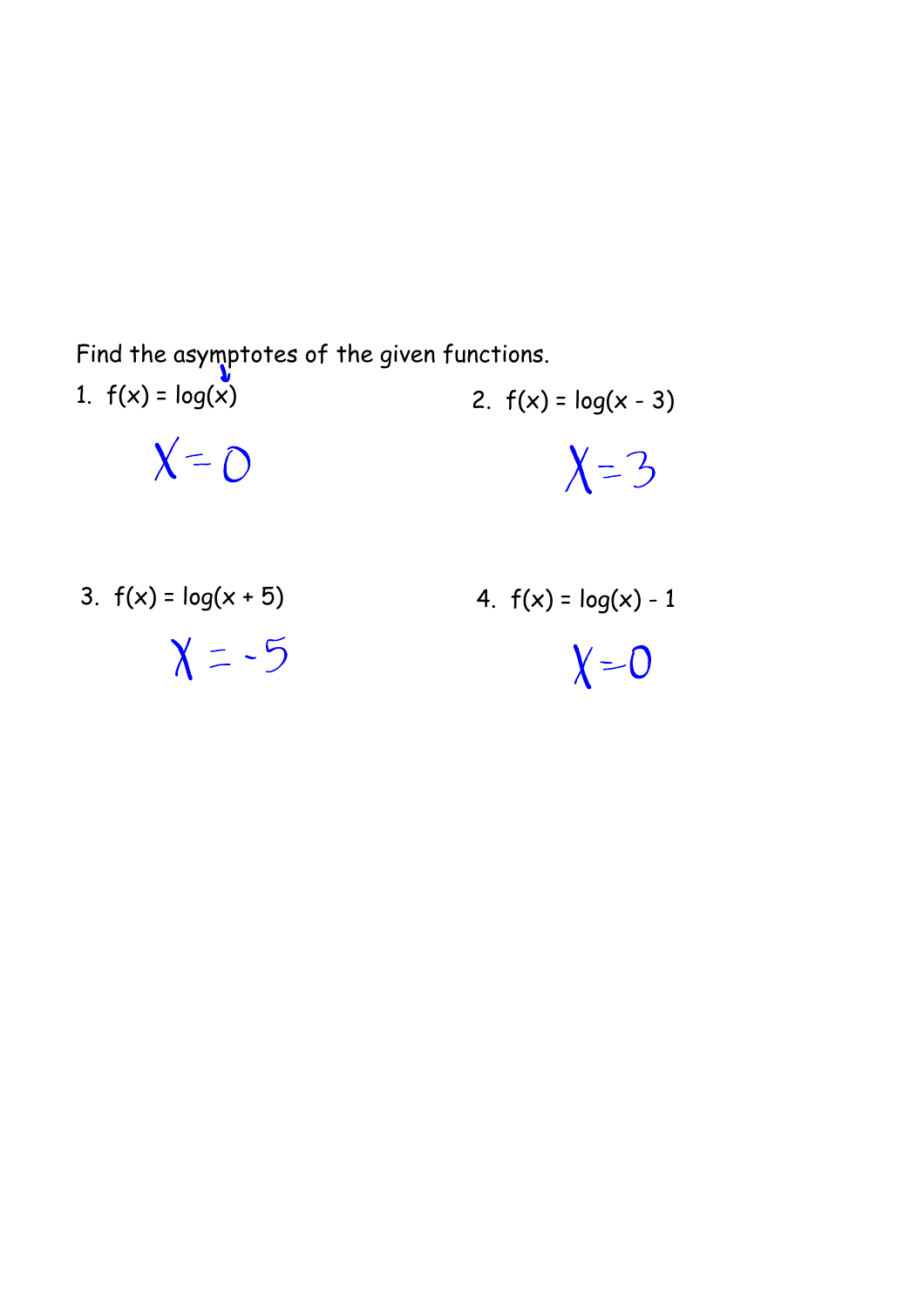

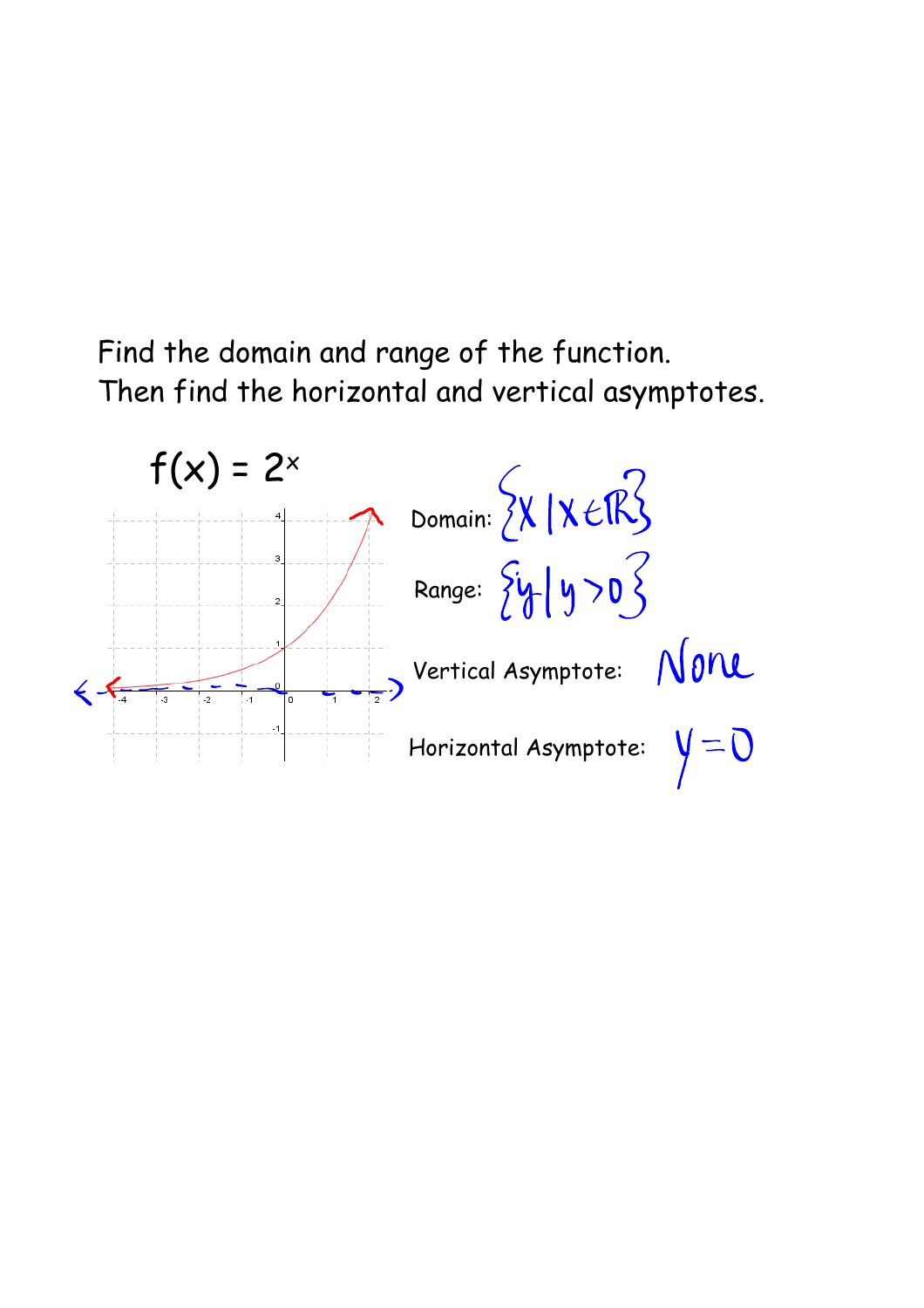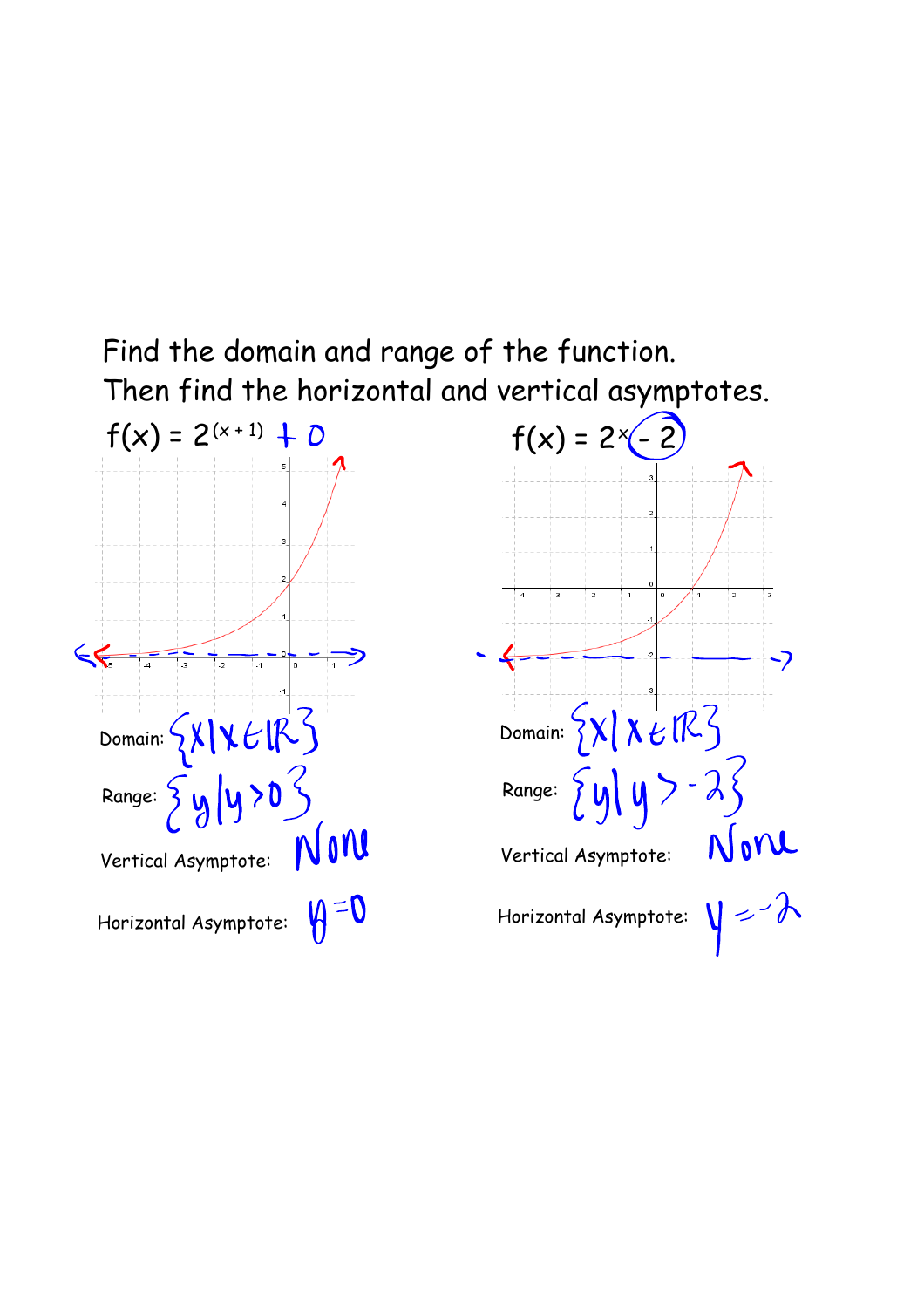What do you notice about the domain and range when adding or subtracting a number from the inside or outside of the function?

## Stap the same

What do you notice about the asymptotes when adding or subtracting a number from the inside or outside of the function?

## Same

How can you find the horizontal asymptote from the function?<br> $y' = \underbrace{numbar \text{ on } \textbf{out}}$ 

Do you see a connection between the asymptotes of a logarithmic function and an exponential function?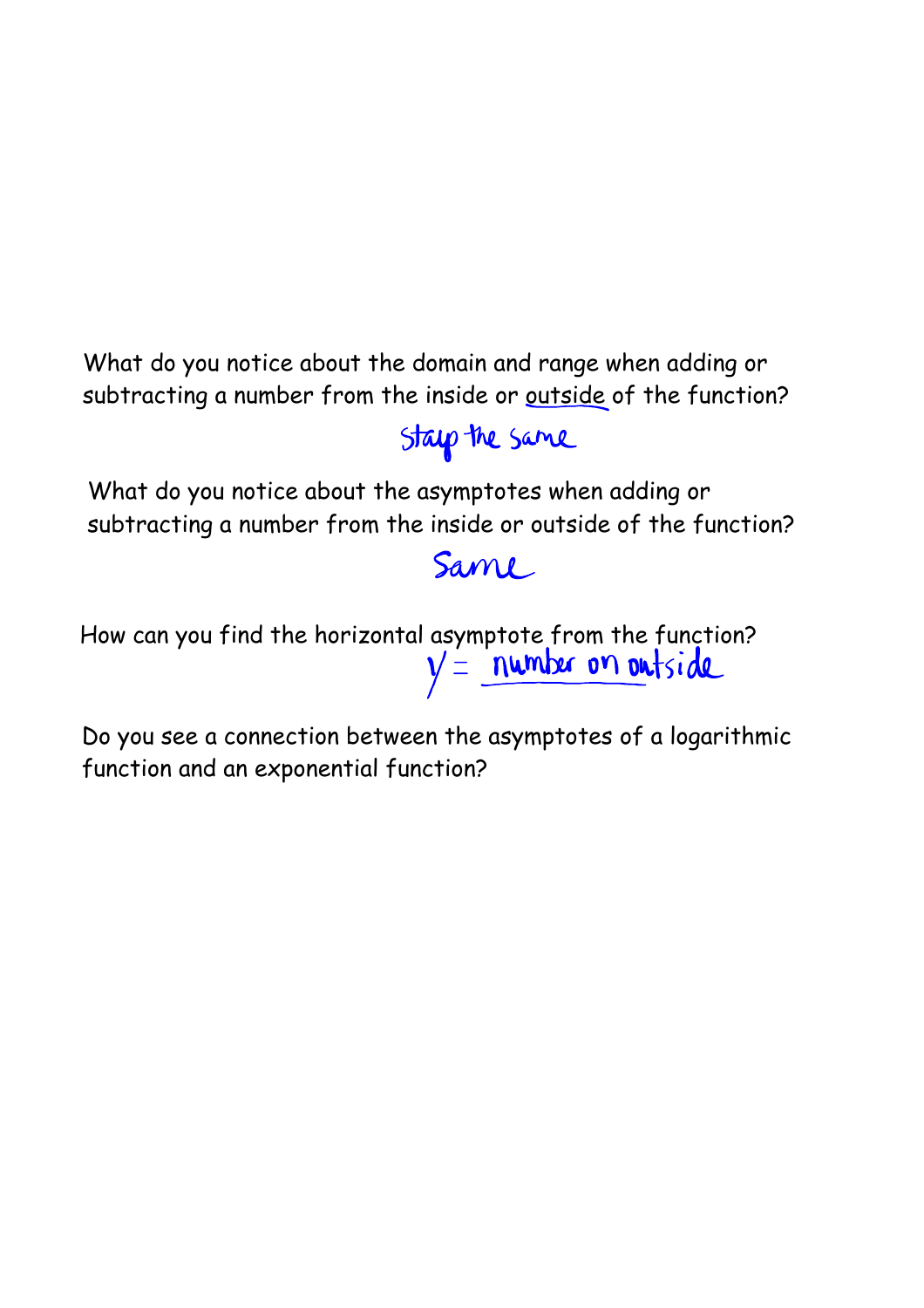

3. 
$$
f(x) = 2^{(x)}\begin{pmatrix} 6 \\ 6 \end{pmatrix}
$$
  
4.  $f(x) = 2^{(x)}\begin{pmatrix} 3 \\ -3 \end{pmatrix}$   
4.  $f(x) = 2^{(x)}\begin{pmatrix} 3 \\ -3 \end{pmatrix}$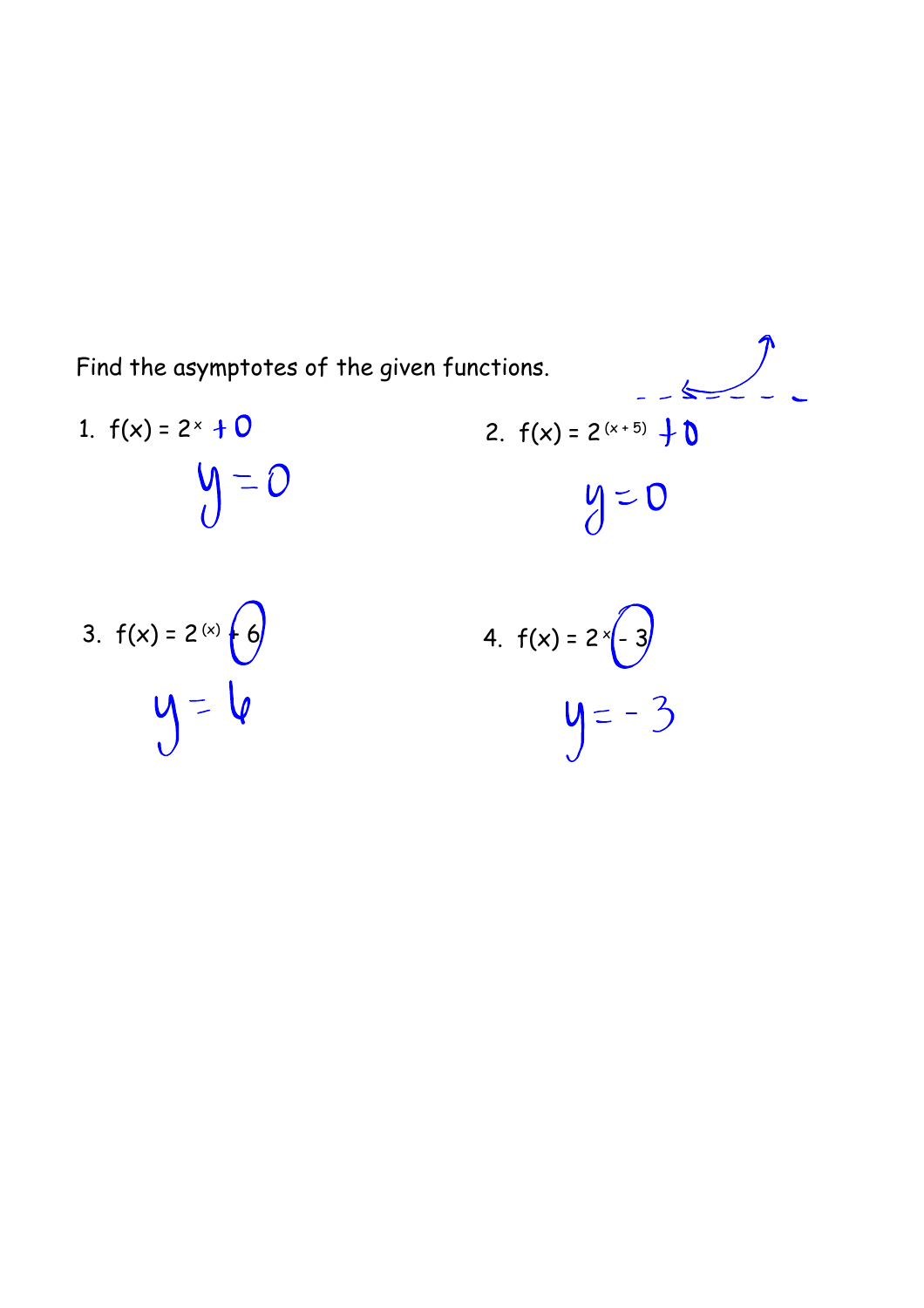$\mathbf{Z}$ What is the vertical asymptote of the graph of  $y = \log_4(x 3\frac{1}{2}$ 



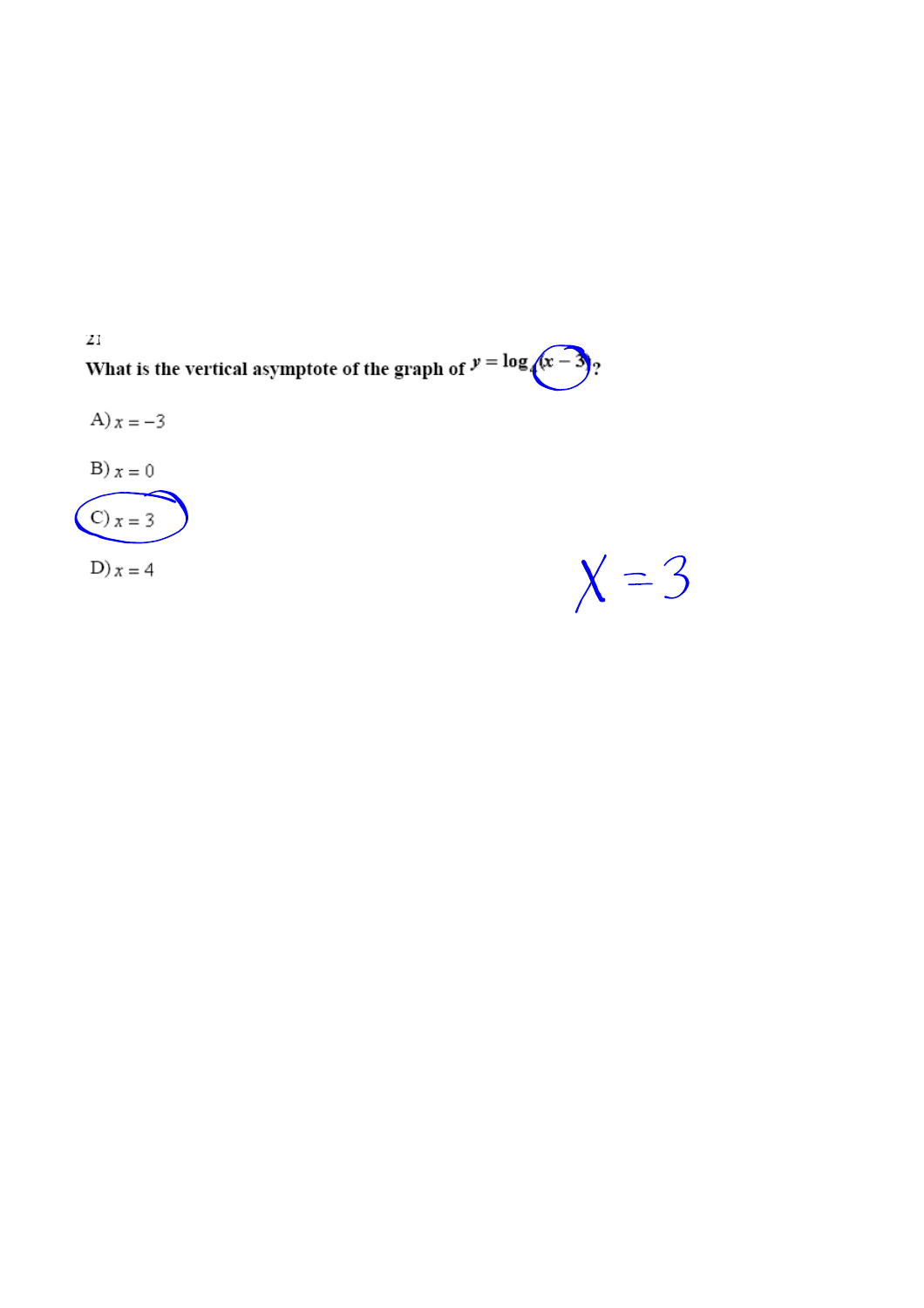## Recap:

Horizontal Asymptotes (y = )

- **Logarithmic Functions** do not have horizontal asymptotes because the range is always all real numbers.
- **Exponential Functions** look at the number being added or
- subtracted from the outside of the function. (for example f(x) = 2× - 3 so y = -3 is the horizontal asymptote.)

Vertical Asymptotes (x = )

- **Logarithmic Functions** look at what you are taking the log of. Set it equal to zero and solve for  $x$ . You can't take the log of or a negative number. (for example  $f(x) = log(x + 2)$  so set  $x + 2 = 0$  and  $x = -2$  is the vertical asymptote.)
- **Exponential Functions** do not have vertical asymptotes because the domain is always all real numbers.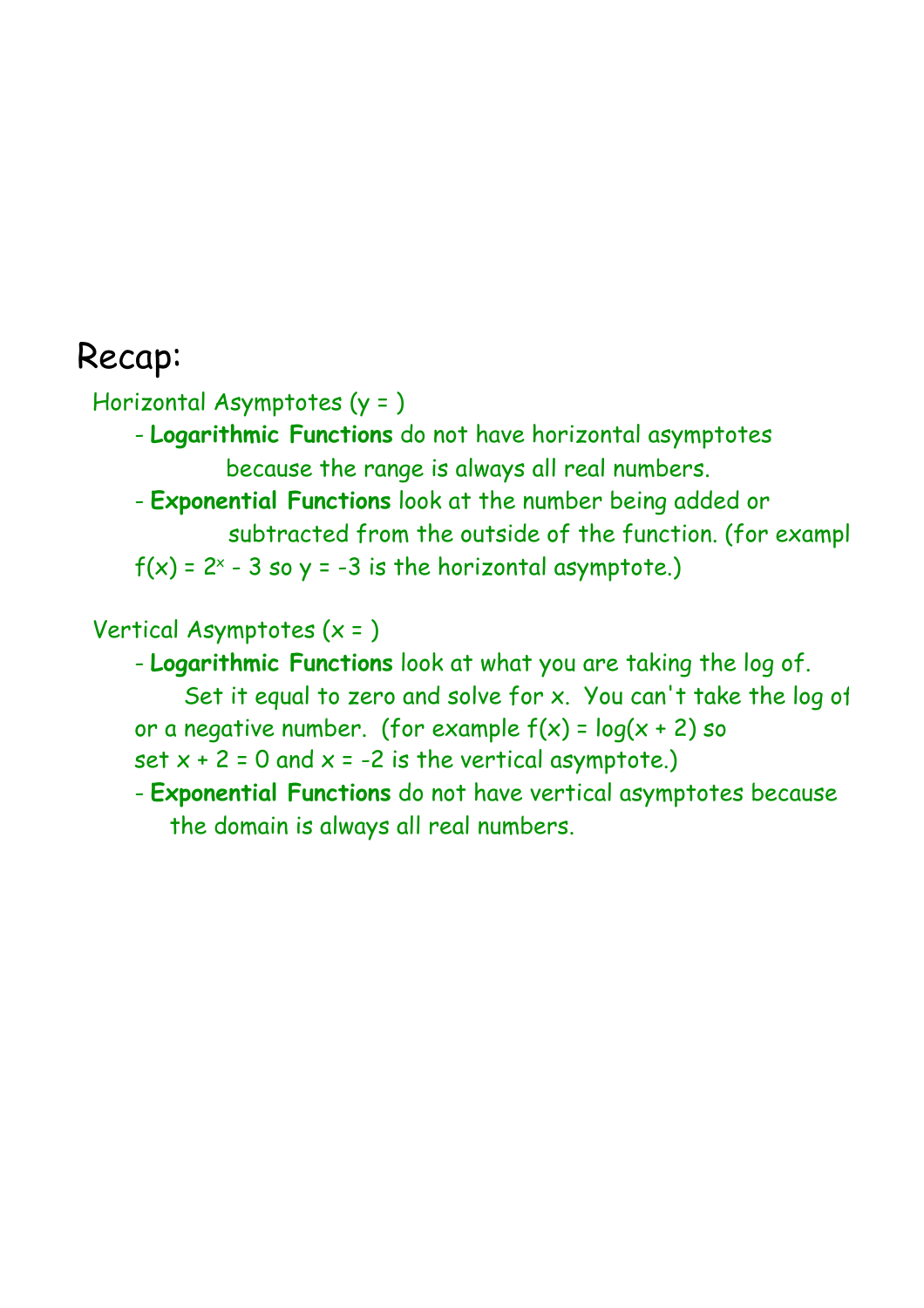6.2 Asymptotes of Logarithmic and Exponential Functions Name: \_\_\_\_\_\_\_\_\_\_\_\_\_\_\_\_\_\_\_\_\_\_\_\_\_\_\_ Date: Hour:\_\_\_\_\_\_\_ Hour: Find the domain and range of the function. Then find the asymptotes. 1.  $f(x) = log(x)$  2.  $f(x) = log(x - 1)$ 3.  $f(x) = log(x + 2) - 1$  4.  $f(x) = log(x - 3) + 1$ 5.  $f(x) = 2^x$ 6.  $f(x)$  = 2 $^{\times}$  + 1 7.  $f(x) = 2^{(x+1)} - 2$  $-2$  8.  $f(x) = 2^{(x-1)} + 3$ 

Algebra 2